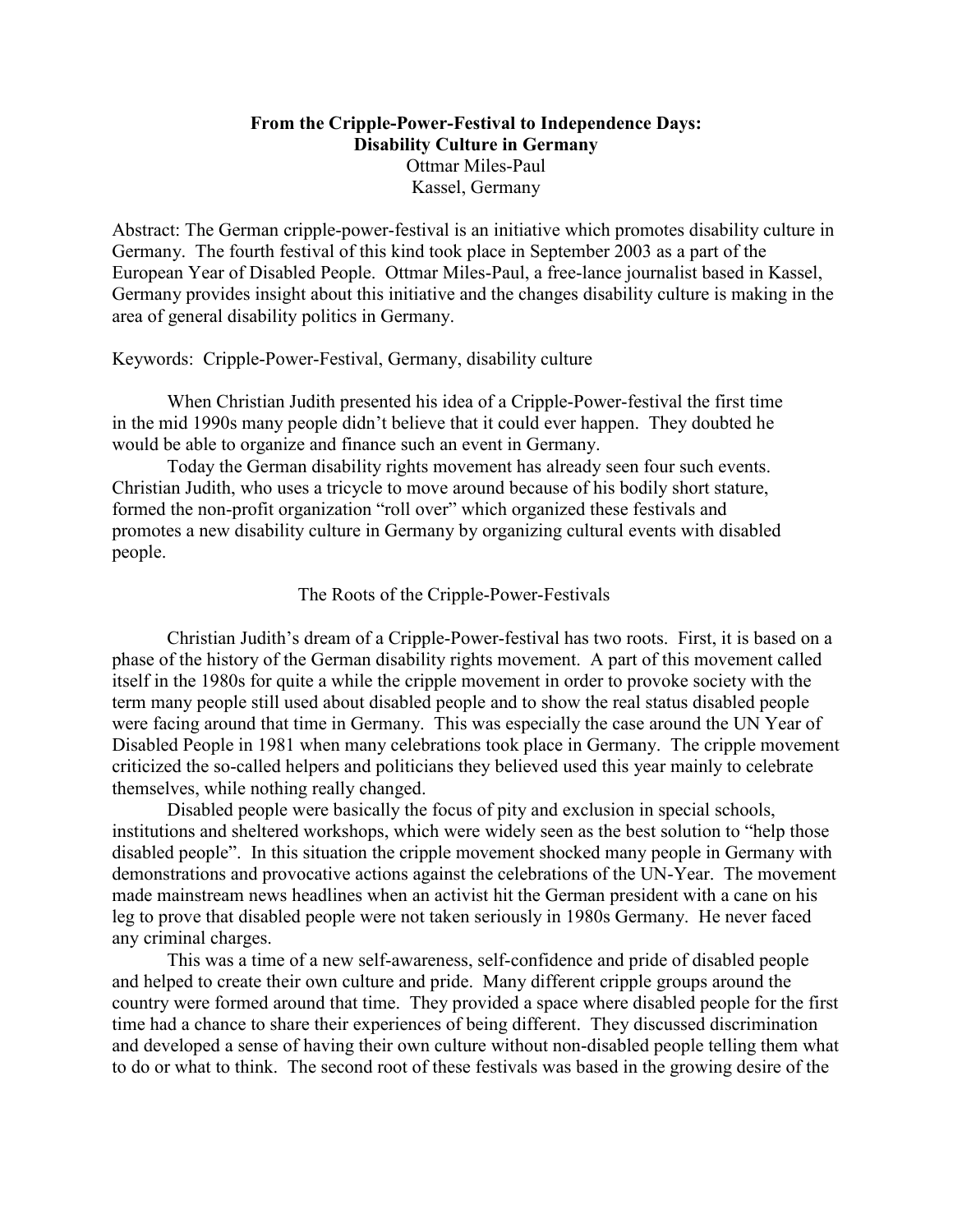disability rights movement in Germany to create and support their own culture around disability with a spirit of disability pride and to showcase more disabled artists.

 Even though Germany has some disabled people who made it into the mainstream of musical performance, the theatres or the movies, Germany still lacked a culture of disability pride. Therefore the cripple-power-festivals were also designed to bring not only disabled people on the stage to perform, but also to support the culture of being different and of disability pride.

The idea of these festivals was a good addition to other cultural events with disabled artists, which in Germany are traditionally organized by different disability related organizations, like exhibitions by organizations for people with mental disabilities or performances for deaf organizations.

The cripple-power festivals provided a cross-disability approach and a main focus to bring people with different disabilities together in a common spirit of empowerment.

### Get together

The idea of the Cripple-Power-Festivals was to combine disability culture, with the inclusion of well-known non-disabled artists, to draw non-disabled people, who never would show up at a festival which included only disabled artists. Therefore discussions and panels around issues like bio-ethical questions, equal rights legislation and accessibility were also included in the festivals, as well as kids programs and basketball courts, where non-disabled people could use a wheelchair, and play together with disabled people.

This focus towards including the non-disabled public was also a question of survival. The idea of disability culture is still not grounded enough under disabled people themselves in Germany to run such a business, with the main focus on disabled participants at such festivals. Even though there was always quite a crowd of people with different disabilities, the majority were always non-disabled festival visitors who wanted to see the better-known bands. While the first festivals drew between 2,000 to 5,000 participants, the Independence Days festival from 2003 drew 10,000 people.

### The Artists

Mat Fraser, from Great Britain, with his provocative lyrics and powerful beats was certainly a must during this year's Festival because he is already well known from former festivals in Germany. He symbolizes what's still missing in Germany– good songs around issues which are important to disabled people themselves. Heart 'n Soul impressed the festival visitors also with their music and performance. Klaus Kreuzeder from Germany is probably one of the most well known musicians who uses a wheelchair. He plays saxophone like hell and impresses every time with his energy and long breath. Many other disabled artists like BKey – a woman with a great voice who uses a wheelchair – or Mike Al Becker, who rocks, were present at the last festival.

Marla Glenn was probably the most well known non-disabled artist. While she did a photo-shooting for the posters before the Festival with Josef Stroebl – a leader from the German People First movement – she asked him to join her on the stage and tell people why the People First Movement is so important. As one can imagine Marla Glenn has now a growing fan club in the German People First Movement.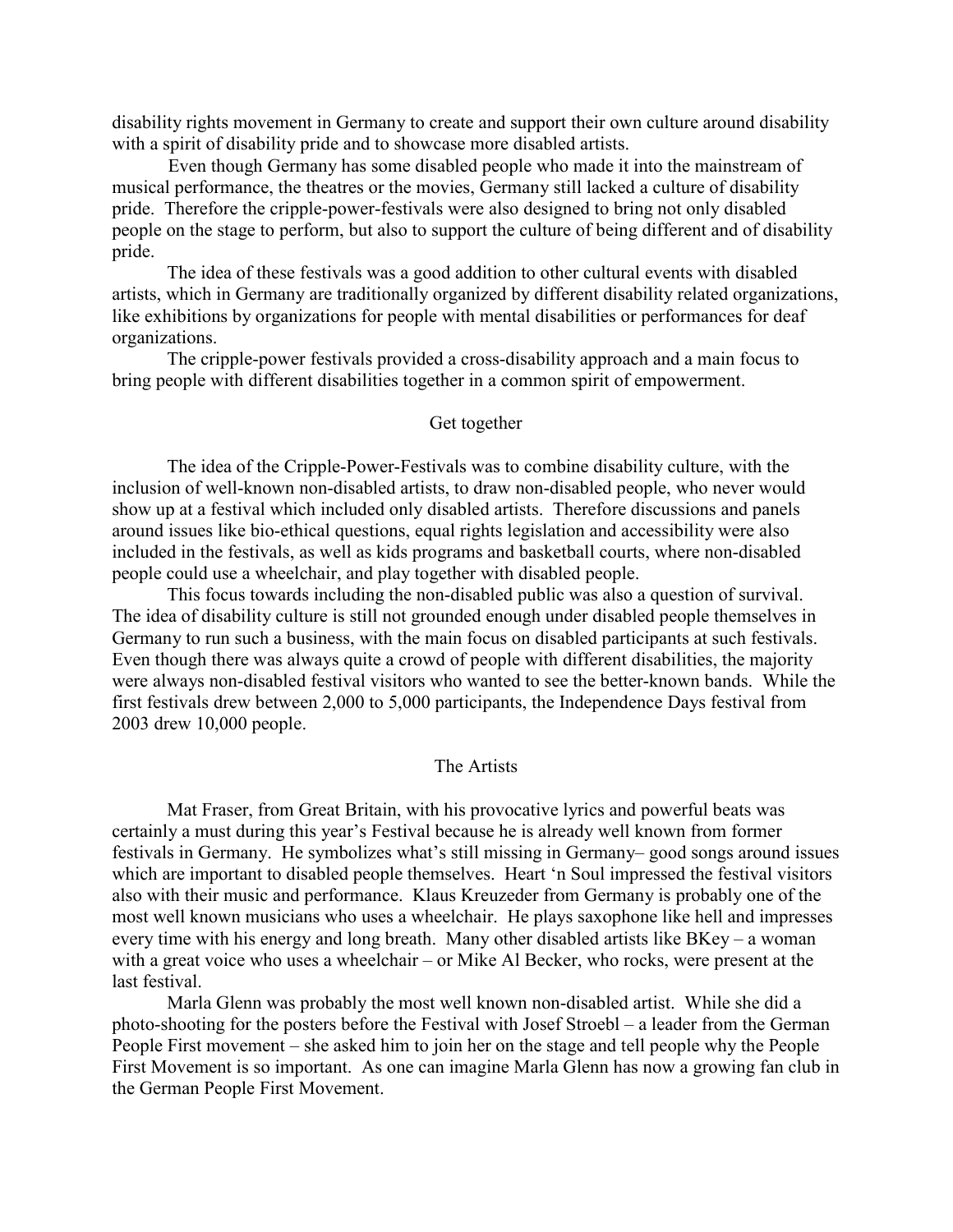### The European Year of Disabled People Provides New Opportunities

The first three festivals took place in Kassel, which is a city with about 200,000 inhabitants quite in the middle of Germany, and is known as a main center of the disability rights movement in Germany. The fourth festival took place from  $12<sup>th</sup>$ -14<sup>th</sup> September 2003 in Muelheim, which is in the west of Germany.

The last festival, which was called "Independence Days 2003" was a part of the official events for the European Year of Disabled People 2003 and took place with support and close cooperation from the German Ministry for Health and Social Security.

The history of the funding of these festivals are a good mirror for the development of the German Disability rights movement as well. While the first and smallest festival was organized and funded quite independently by common sponsors, the second Cripple-Power-Festival was already supported by a main welfare organization for disabled people who started to change their image and funding strategies around that time. In March 2000 this big welfare organization, which runs a lottery, changed its name from "Action Sorrow-kids" to "Action human" and is also funding cultural projects of disabled people because of the pressure of the disability rights movement.

The close cooperation with the federal Ministry for Health and Social Affairs during the last festival symbolizes also that the former cripple movement has moved from the opposition to the mainstream and that at least the outer face of disability politics in Germany has changed. The head of the office for the European Year of Disabled People in Germany in the Ministry for Health and Social Security for example is now Horst Frehe, a wheelchair user who was a leader of the protests against the activities of the government around the UN Year of Disabled People in 1981. He stormed and occupied the stage, for example, with others, to prevent the German President from speaking at the main event more than 20 years ago. In 2003 he put a big priority on funding the Independence Days festival and on supporting disability culture and disability studies.

Despite the criticism of the disability rights movement during the European Year of Disabled People that politically nothing really has changed, it definitely provided a good platform for a changing perspective on disability culture. Many events featured disabled artists who played a main role with performances and exhibitions that introduced new perspectives from the view of disabled people.

#### Summer University Disability Studies

 The first summer University on Disability Studies, which was organized by the Research and Training Institute on Self-Determined Living, took place at the University of Bremen for two weeks in July 2003. It was a fantastic forum for disability culture. A wide program with workshops for creative writing, contact dancing, disability culture, theatre performances, exhibitions, presentations of movies with disabled people and big parties with disabled musicians with different disabilities impressed not only the over 10,000 participants, but also gave the city of Bremen in general for two weeks a new spirit of disability culture.

What some people called "the main event of the last decade" gave the German disability rights movement a new push because during that event one could experience the spirit of empowerment and a culture with the right to be different very strongly. Especially a conference